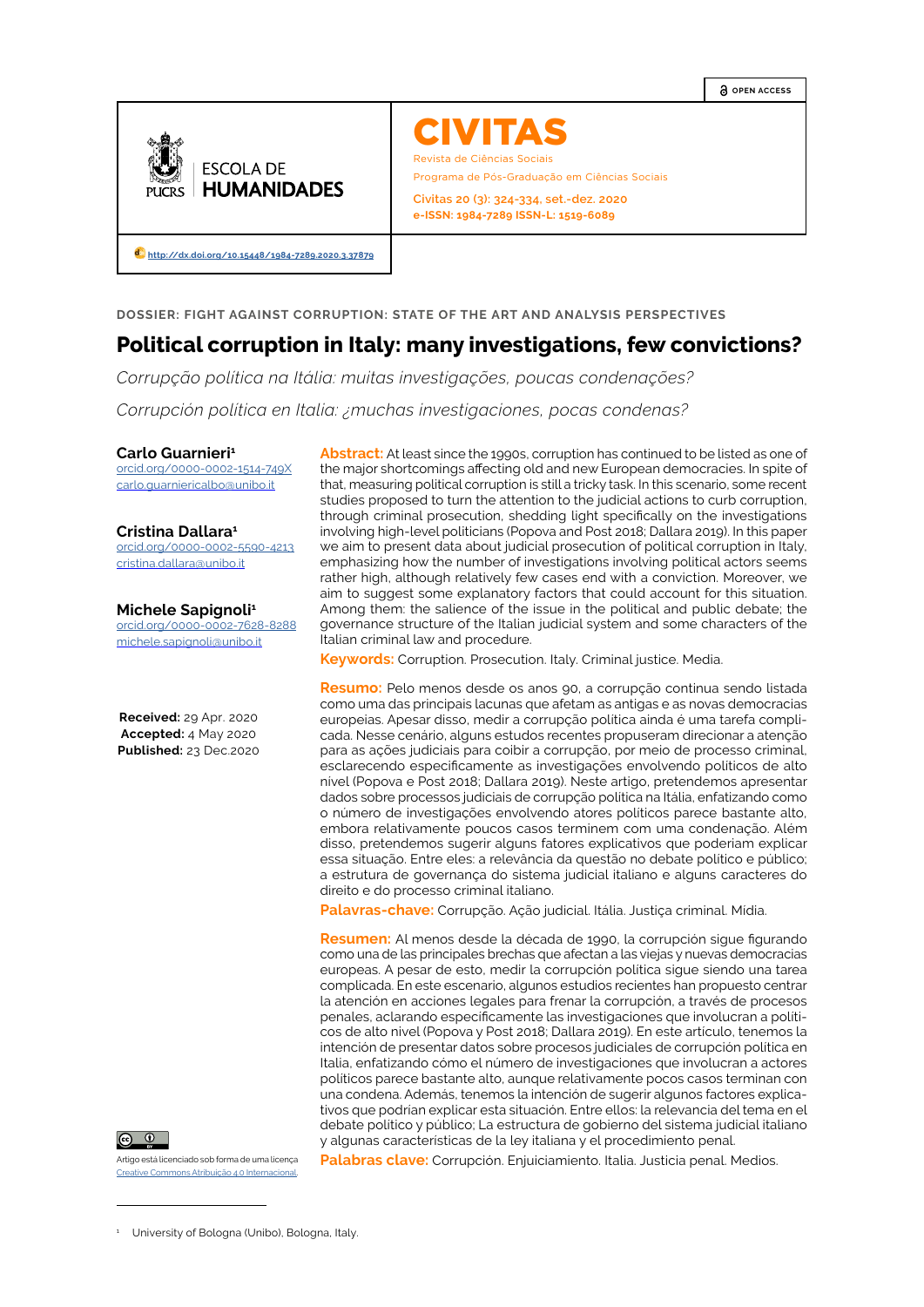# **Introduction**

Since the 1990s, corruption has continued to be listed as one of the major failings affecting old and new European democracies. In spite of that, measuring corruption is still a tricky task. In fact, data commonly cited in reports and debates on corruption are those, highly criticized, offered by international indexes, mainly based on individuals' perceptions and only rarely on direct experiences of corruptive practices.2 In this scenario, some recent studies propose to shift the attention to judicial actions aimed at curbing corruption and, more precisely, to criminal prosecutions of corruption involving high-level politicians, to the timing of such investigations and to the following number of indictments and convictions (Popova and Post 2018; Dallara 2013, 2015, 2019). In this paper, after a short review of the literature, we aim to present data about judicial activity in prosecuting political corruption in Italy, emphasizing that, although the number of investigations involving political actors seems to be high, only few cases end with a conviction. We suggest some explanatory factors that could account for the situation: the high salience of the issue in the media and in political debates; the governance structure of the Italian judicial system and some specific traits of the Italian criminal law and procedure.

# **Mapping investigations involving high-level politicians: a (tentative) state of the art**

The conduct of high-level politicians' influences public opinion and citizens' behavior, playing a crucial role in the struggle against corruption. In fact, as stated by the World Bank's<sup>3</sup> (2000, 75), "a serious anticorruption program cannot be imposed from the outside but requires committed leadership from […] the highest levels of the

state". Then, top-politicians' ethical integrity is a prerequisite in both implementing good public policies and shaping good societies. Furthermore, high-level politicians tend to be more responsive and accountable if their power is restrained through a good system of checks (Persson and Sjöstedt 2012). In fact, politicians are increasingly sued in relation to cases of political corruption.<sup>4</sup> High-level corruption can prompt a downward spiral leading to low trust in political institutions, creating a political environment in which it is more difficult for the political class to preserve political support. However, the reputation of the judicial system plays a key role in influencing citizens' judgment of corruption allegations.

The country on which complete, although outdated, data of judicial investigations on high corruption are available is France. Fay and Ollivier (2002) collected information from national and local press, publications and judicial sentences considering the period from 1992 to 2002. Their data shows that 882 high-status politicians have been under investigation with the total number of investigations amounting to more than 1.500. Among the politicians under investigation Fay and Ollivier mentioned several ministers, a Prime Minister, Presidents of the National Assembly and the Constitutional Council and more than 100 members of Parliament. The 549 cases closed by Decembers 1st 2001 saw nearly 70% of provisional or final decision of conviction.

Data on other European counties are not systematic. They often refer to local politicians and, more important, often it is not clear the percentage of convictions on the total amount of investigations. For instance, judicial inquiries against top-level politicians involved in corruption scandals represent a trait also of Spanish politics. Under Franco's authoritarian regime "corruption

<sup>2</sup> But see the Special Eurobarometer n. 470, Corruption, October 2017. The data there seem to suggest direct experience of corruption to be much lower than perception. Accessed Jan. 12, 2019. [http://ec.europa.eu/commfrontoffice/publicopinion/index.cfm/ResultDoc/](http://ec.europa.eu/commfrontoffice/publicopinion/index.cfm/ResultDoc/download/DocumentKy/81008) download/DocumentKy/81008

World Bank. 2000. *Anticorruption in transition: a contribution to policy debate,* Washington, DC. Accessed on June 2019. [http://docu](http://documents.worldbank.org/curated/en/825161468029662026/pdf/multi-page.pdf)[ments.worldbank.org/curated/en/825161468029662026/pdf/multi-page.pdf](http://documents.worldbank.org/curated/en/825161468029662026/pdf/multi-page.pdf).

<sup>4</sup> Fish, M. Steven, Katherine E. Michel, and Staffan I. Lindberg. 2015. Legislative Powers and Executive Corruption, *Working Paper, Series* 2015:7. The Varieties of Democracy Institute. Accessed on Sept. 2019. [https://www.v-dem.net/media/filer\\_public/a4/5a/a45a57e4-](https://www.v-dem.net/media/filer_public/a4/5a/a45a57e4-5634-4510-8284-79bbba348484/v-dem_working_paper_2015_7.pdf%20) [5634-4510-8284-79bbba348484/v-dem\\_working\\_paper\\_2015\\_7.pdf](https://www.v-dem.net/media/filer_public/a4/5a/a45a57e4-5634-4510-8284-79bbba348484/v-dem_working_paper_2015_7.pdf%20).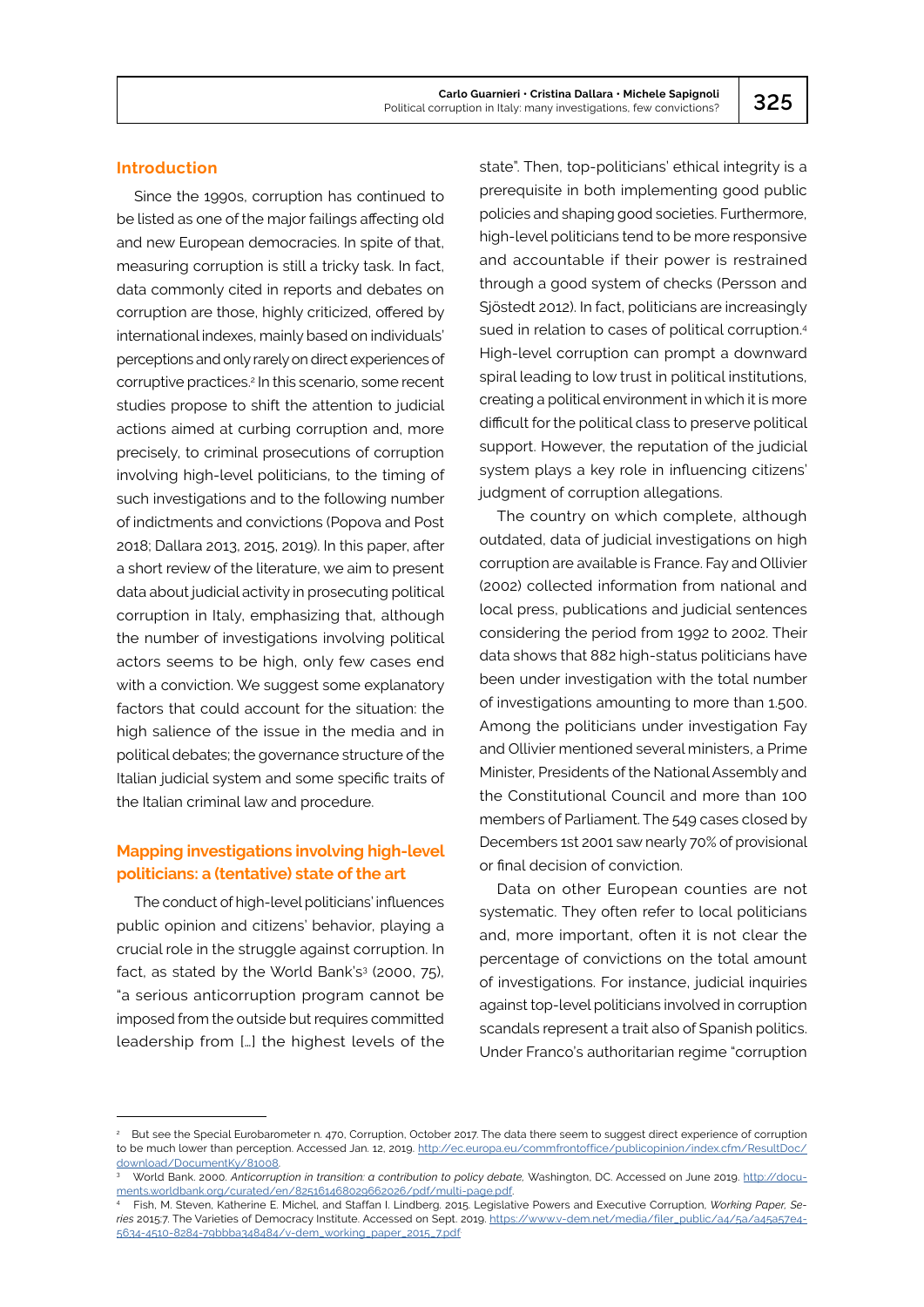was widespread but hidden",<sup>5</sup> because only a few cases were publicized. Since the demise of Franco, corruption has surfaced. In 2009, the then Spanish Attorney general - Càndido Conde-Pumpido – revealed to Parliament that 730 judicial proceedings for corruption were undertaken against Spanish politicians. Among them, 266 belonged to small and regional parties and 464 to the biggest parties, with respectively 200 investigations for the Popular Party (PP), and 264 for the Socialists (Psoe).

Political scandals represent now a standard feature of political life also in Nordic countries (Pollack et al. 2018). In such a scenario, Allern et al. (2012) had observed an increase of political scandals in Denmark, Sweden, Norway, and Finland in the period between 1980 and 2009. The authors point out that the most important category of political scandals concerns transgressions of norms and laws in the economic field, such as attempts at tax evasion, embezzlement or corruption. They focus the analysis on scandals involving Government members (minister or secretary of state); members of the national leadership of a political party; members of Parliament; mayors or political leaders of the towns, leader of a national interest organization like Trade Unions. Their data show that, of 154 politicians involved, 55% are members of government. As for the political affiliation of politicians involved, 44% of the scandals involve Left politicians, while 38% involve the Right. In any case, they emphasize that "one-third of the 66 economic scandals throughout the three decades were based on accusations of corrupt behaviour" (Allern et al. 2012, 40). Pollack et al. (2018) have continued the work of Allern et al. (2012) by considering the scandals emerged from 2010 to 2016. They spot a general increase in corruption cases in comparison to the previous period (1980- 2009) and emphasize that almost half of the

politicians involved were in a government position.

Although with different methodologies and data – a fact making impossible a veritable comparison – all studies tend to show that, in recent years, corruption has been increasingly discovered and prosecuted, involving politicians of different political parties. In this context, the research carried out by Popova and Post (2018) represents an important effort at analyzing in an empirical and comparative way judicial investigations of political corruption. They analyze all prosecutions for corruption brought, from 2000 to 2012, against members of the executives in seven Eastern European democracies: Bulgaria, Croatia, the Czech Republic, Macedonia, Poland, Romania, and the Slovak Republic.<sup>6</sup> The analysis highlights that 56 cabinet ministers out of 927 have faced corruption-related criminal charges. Observing the indictments rates by country, they found that Bulgaria and Romania have roughly the 10% of cabinet ministers indicted; Macedonia, Croatia, Poland and the Czech Republic show 5-7% of ministers indicted, while in Slovakia only two ministers have been indicted. Furthermore, they emphasize that most indictments take place while ministers are no longer in office, with an average lag between ministers' end of term in office and indictment of 21 months.

The authors initially formulate several hypotheses on what leads to corruption indictments:

> 1) fewer ministers from cabinets that include a former Communist party get indicted for corruption; 2) countries with weaker democratic institutions indict more ministers for corruption; 3) ministers in portfolios with greater corruption opportunities get indicted more often; and 4) ministers from junior coalition partners are more vulnerable to a corruption indictment (Popova and Post 2018, 232).

<sup>5</sup> Robles-Egea, Antonio, and Santiago Delgado-Fernández. 2014. *Corruption in democratic Spain. Causes, cases and consequences*. Paper presented to the ECPR Conference: Glasgow. Accessed on July 2019. [https://ecpr.eu/Filestore/PaperProposal/14c542ea-385a-40dc-b](https://ecpr.eu/Filestore/PaperProposal/14c542ea-385a-40dc-b146-7c4d6103b853.pdf)-[146-7c4d6103b853.pdf](https://ecpr.eu/Filestore/PaperProposal/14c542ea-385a-40dc-b146-7c4d6103b853.pdf).<br><sup>6</sup> To this end, they have built the Eastern Europe Corruption Prosecution Database which contains information on all (927) cabinet

ministers in the selected countries. The database includes portfolio, tenure (starting and ending), party membership, gender, and the corruption prosecution experiences, i.e. whether the minister was indicted and, in this case, the conclusion (distinguishing between dismissal, acquittal or conviction).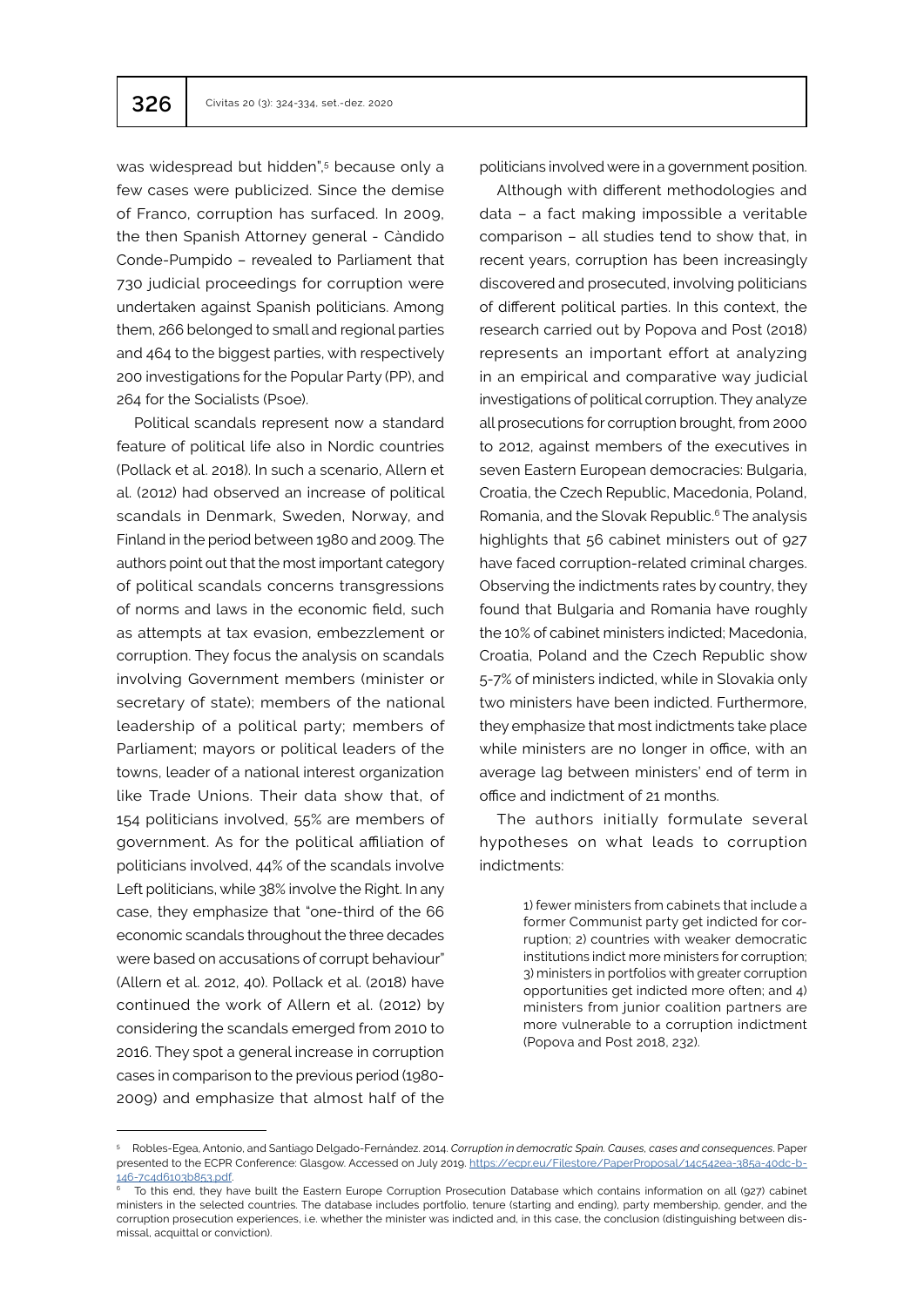They do not find strong evidence that EU conditionality or membership leads to more indictments. On the other hand, party politics seems to affect the frequency of corruption indictments more than the structure and behavior of legal institutions. Indictment rates are lower when a former Communist party controls the government, while individual ministers from junior coalition partners are more vulnerable to indictment than other ministers. Finally, ministers in portfolios with greater corruption opportunities get indicted more often, while the existence of a specialized anticorruption prosecution or a more independent judiciary do not seem to lead to more indictments.

# **The case of Italy**

Among consolidated democracies, Italy has been traditionally considered a country with a high level of political corruption (Vannucci 2013). In fact, almost 90% of Italians think that corruption in their country is "widespread".<sup>7</sup> It is therefore significant to analyze the extent to which the judicial system is contrasting the phenomenon. Taking inspiration from Popova and Post (2018), a mapping exercise of judicial investigations for corruption against ministers, deputy ministers and undersecretaries has been carried out (Dallara 2019). The goal was to map out the entire prosecution process, from the emerging – in the media – of the first allegations to the opening of a formal preliminary investigation (from now on we will use only 'investigations'), to the filing of an indictment and to the final court decision. At first, we focused on two hypotheses: ministers with portfolios having greater corruption opportunities get indicted more often; ministers from junior coalition partners are more vulnerable to corruption indictments.<sup>8</sup>

The time span analyzed covers the period from 2006 to 2013. In these seven years, three governments, with three different political outlooks, were successively in office. The first was the center-left Prodi II government, in office from 17 May 2006 to 8 May 2008. It was followed by the center-right Berlusconi IV government, in office from 8 May 2008 to 16 November 2011, and finally, from 16 November 2011 to 28 April 2013, by the "technical" (i.e. non-partisan) government headed by Monti. Therefore, a cabinet composed mainly by experts without a political affiliation followed two cabinets with different political orientations.

To address the first hypothesis, concerning the type of portfolio, we have employed the same criteria of Popova and Post (2018), while, in order to verify the second, we had to adapt their methodology to the traits of the Italian political system. The concept of 'strong' or 'post-communist' party, as operationalized by the two authors, cannot be adequately transposed into the Italian party system. Thus, for the Italian case, we propose to test the hypothesis by verifying the extent to which the individuals belonging to the major parties of the governmental coalitions have been investigated. Our mapping was conducted on 240 subjects who served as Minister, Deputy Minister and Undersecretary, from 2006 to 2013 (see table 1). Among them, 60 individuals (out of 240) have been investigated for one or more of the following offences: corruption, embezzlement, fraud, criminal association (*associazione a delinquere*), loss of revenue, defamation, vote trading, facilitation, market manipulation, fraudulent misrepresentation, slander and threats, bid rigging, illegal financing, induction by compulsion, fraudulent misrepresentation, false accounting, improper influence, fraudulent bankruptcy and false reporting.

Following, as Popova and Post (2018), the Transparency International Bribe Payers Index we considered as corruption-prone the following portfolios: 1. Ministry of agriculture; 2. Ministry of transport/ communications; 3. Ministry of economy and/or Industry; 4. Ministry of

<sup>7</sup> See Special Eurobarometer 470, Corruption, October 2017, p. 18. The data seem stable over time. [https://data.europa.eu/euodp/en/](https://data.europa.eu/euodp/en/data/dataset/S2176_88_2_470_ENG) [data/dataset/S2176\\_88\\_2\\_470\\_ENG](https://data.europa.eu/euodp/en/data/dataset/S2176_88_2_470_ENG).

As for the influence of an anti-corruption authority, it is not directly applicable in our single case study. In fact, the Italian anti-corruption authority was officially in place only from 2014. It is functionally independent from the executive, but it is only entrusted with supervision and prevention of corruption within the public administration. However, as we are going to see, public prosecutors in Italy enjoy strong guarantees of independence.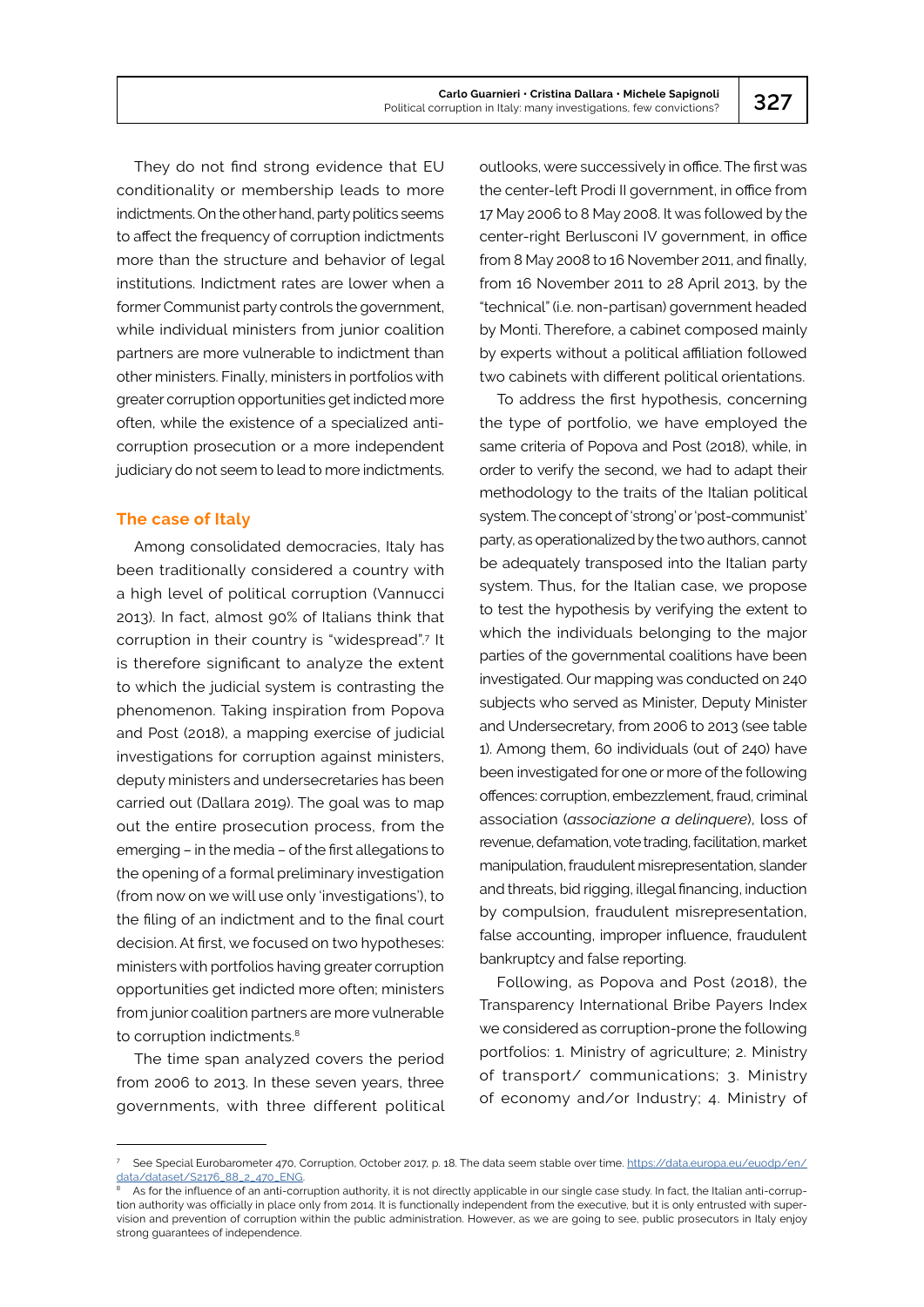Defence. In the case of the Prodi II cabinet of 32 investigations, 6 were related to activities involving the Ministry for economic development, 3 the Ministry for Infrastructures, and 2 to the Defence Ministry. In both Berlusconi IV and Monti cabinets the portfolios with the highest number of investigations are the Ministries of economic development, followed by Infrastructures and Finance. The Ministry of Agriculture presents high scores only for the Berlusconi government. Therefore, the hypothesis seems validated.

| Government                | <b>Ministers, Deputy</b><br><b>Ministers and</b><br>Undersecretaries |
|---------------------------|----------------------------------------------------------------------|
| Prodi II (2006-2008)      | 105                                                                  |
| Berlusconi IV (2008-2011) | 83                                                                   |
| Monti (2011-2013)         | 52                                                                   |
| Total                     | 240                                                                  |

**Table 1 –** Members of government (2006-2013)

**Source:** own elaboration from the project dataset

|                                                                 | Prodi II<br>$(23$ months) | <b>Berlusconi IV</b><br>$(42$ months) | Monti<br>$(17$ months) |
|-----------------------------------------------------------------|---------------------------|---------------------------------------|------------------------|
| <b>Ministers</b>                                                | 18                        | 251                                   | 3                      |
| Undersecretaries                                                | 14                        | 18                                    | $\overline{4}$         |
| Total                                                           | 32                        | 43                                    | 7                      |
| Number of investigations normalized for the<br>months in office | 1,4                       | 1,32                                  | O,4                    |

#### **Table 2 –** Investigations of government members

**Source:** own elaboration from the project dataset

1 Data do not consider the 11 investigations against Berlusconi.

2 Here we considered also the 11 investigations against Berlusconi, leading to a total of 54 investigations. The other members subject to more than one investigation for corruption related charges were 7 in the Prodi II cabinet (5 Ministers and 1 Undersecretaries) 9 (6 Ministers and 2 Undersecretaries) in the Berlusconi IV cabinet and none in the Monti Cabinet.

The second hypothesis is not validated. In fact, the data collected testify a strong judicial attention on the members of major political parties, both in the center-left and the center-right governing coalitions. In both executives, the major parties of the governing coalition were interested by judicial

investigations for corruption-related crimes. On the other hand, the Monti government was definitively less investigated. As for the later phases of the proceedings, the number of indictment seems to be relatively low if compared to the number of investigations opened (see table 2 and 3).

| Government    | <b>Investigations</b><br>opened | Ministers'<br>indictments | Undersecretaries'<br>indictments | <b>Total indictments</b> |
|---------------|---------------------------------|---------------------------|----------------------------------|--------------------------|
| Prodi II      | 32                              | 9                         | 9                                | 18 (56%)                 |
| Berlusconi IV | 43                              | 23                        | 12                               | 35(81%)                  |
| Monti         | 12                              | 8                         | 2                                | 10 (83%)                 |
| Total         | 87                              | 40                        | 23                               | 63(72%)                  |

#### **Table 3 –** Investigations and indictments in Italy

**Source:** own elaboration from the project dataset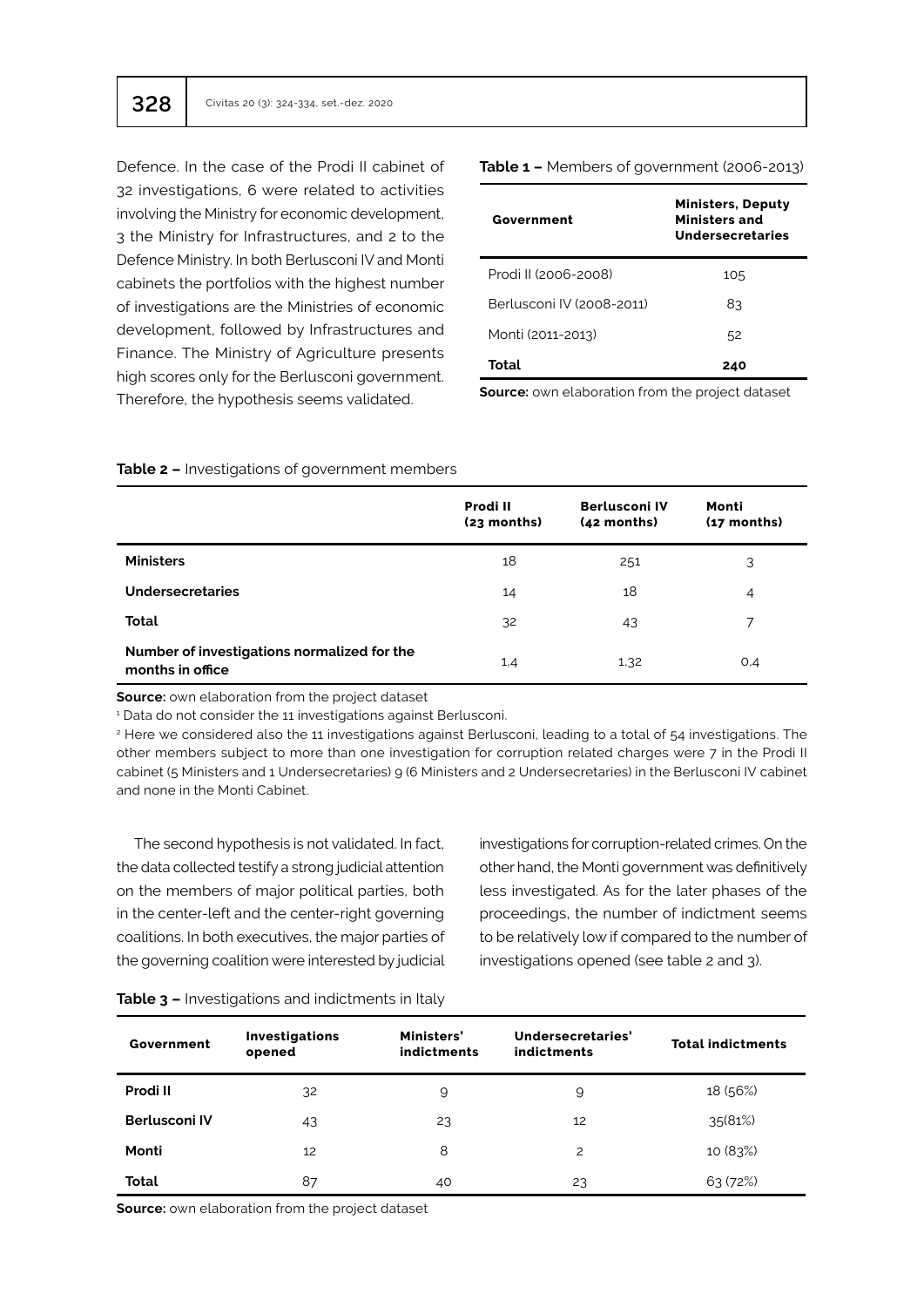Data about the outcome of the investigations are obviously extremely relevant, but difficult to assess. This is due to the limits of official statistics, but also to the Italian media system and its attitude in reporting judicial cases of corruption. In fact, it is quite easy to find information about the beginning of the investigations, while it is often difficult to trace their final steps. For the Prodi II cabinet, due to the time elapsed, we were able to find a good number of final decisions. In the case of the Berlusconi IV cabinet, we encountered more difficulties due to the high number of cases still pending. Since often no official information can be found in the judicial decisions official database, data on cases ended due to the statute of limitations are difficult to find out, as this information is not frequently spotted in the media, except for the cases that catch permanently the public opinion attention, such as those involving Berlusconi. Thus, data presented in table 4 have to be read with caution, especially those referring to cases pending and to the statute of limitations, as some cases that we codified as still pending could then be terminated due to the statute of limitation.9 On the contrary, data about dismissed cases, acquittals and convictions tend to be more reliable, as we were able to find detailed news or the final decision in the official databases.

|               | <b>Ministers</b> | Indictments | <b>Convictions</b> | Acquittals | Missing/Ongoing |
|---------------|------------------|-------------|--------------------|------------|-----------------|
| Prodi II      | 29               | 9           | 2                  | 3          | 4               |
| Berlusconi IV | 30               | 23          | 11                 | 12         | O               |
| Monti         | 20               | 8           | 2                  | 6          | O               |
| Total         | 79               | 40          | 15                 | 21         | 4               |

**Table 4 –** Outcome of investigations in Italy (Ministers)

**Source:** authors

Before trying to explain the Italian results presented above, some cautions are necessary. The data do not provide direct and systematic insights on political corruption as a whole, since the mapping exercise covers only charges of corruption against cabinet members.10 Therefore, they cannot be extended to the broader political corruption scenario. However, cabinet members are not the only perpetrators of grand political corruption, but they provide a good starting point for the analysis: they represent the tip of an iceberg of corruption investigations. The rationale for this choice is both pragmatic – it is easier to find complete information on these type of politicians – and analytical – it allows mapping the entire universe of cases and not only a sample. Our database contains, in fact, information on every cabinet member (240) who served from 2006 to 2013, data rarely at disposal of

policy makers, academics or experts participating in the public debate on political corruption. The monitoring exercise offers some interesting insights:

1) it provides an empirical assessment of a massive judicial activity on corruption crimes involving high-level politicians, in this way confirming the interpretation offered by other scholars (Sberna and Vannucci 2013; Mungiu-Pippidi 2018) emphasizing the strong tendency by the Italian judiciary to prosecute high-level politicians' corruption, especially after the "Clean Hand" phase (1993-1994);

2) It shows also the huge attention by the judiciary on all cabinet members, independently from their party membership. More than a partisan justice – as it is frequently claimed by some political party - the mapping exercise offers a picture of a "bipartisan" prosecution of the governing coalition members, independently from their political orientation;

Cases terminated because of the statute of limitations are frequent in Italy. According to official statistics, they were 176.331 in 2017. A large part of them (almost 70%) occurs before the end of the first-instance trial, a likely signal of the lack of interest by the prosecutor in pursuing them.

<sup>10</sup> However, analyses of investigations on the presidents of Regions between 1990 and 2015 and on the leaders of political parties have reached results very similar to our study. See Rullo (2019).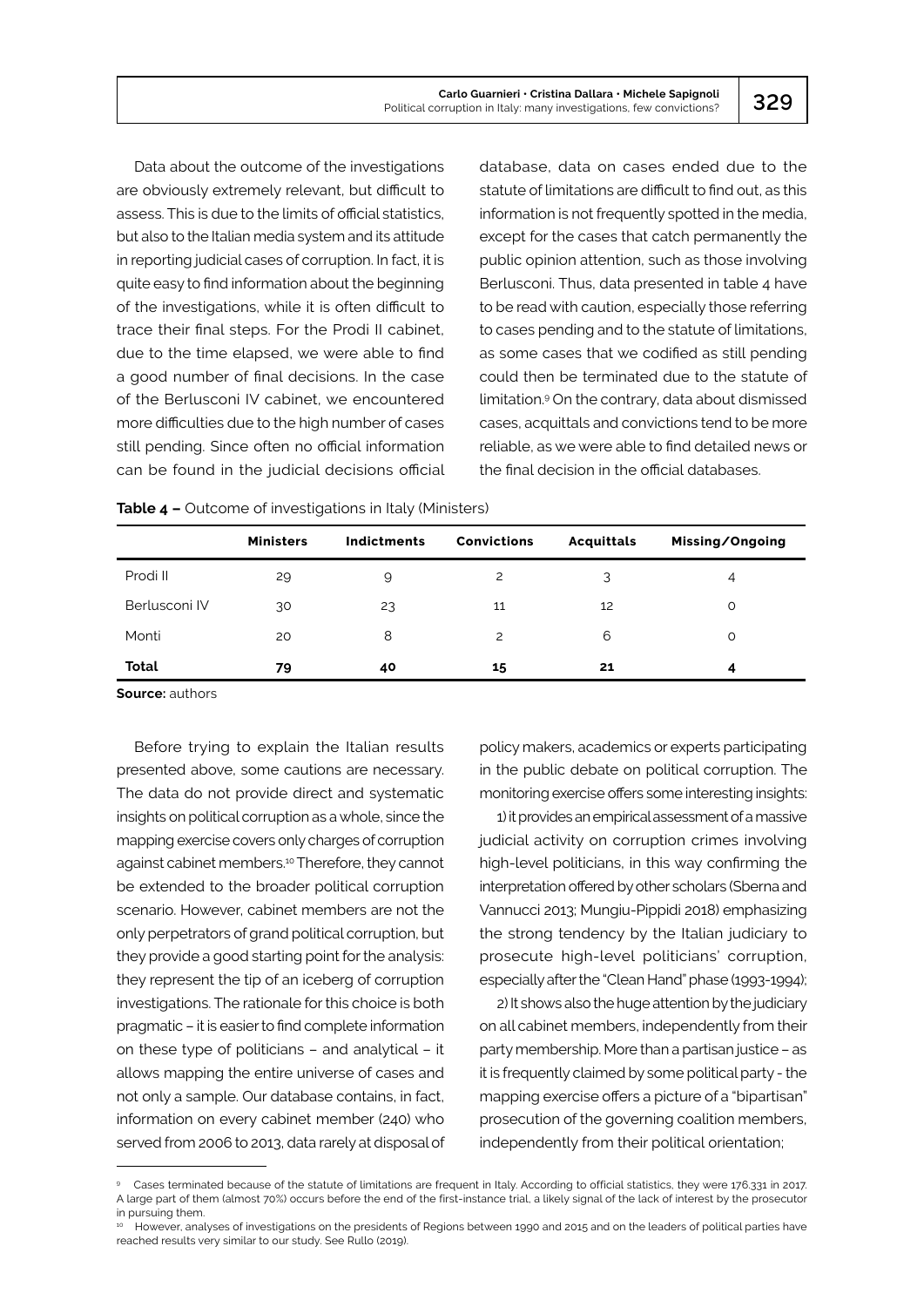3) it offers an overview on the effectiveness of the judicial prosecution activity concerning corruption crimes.

# **Explaining Italian exception: Some caveats and a tentative explanation**

The phenomenon described in the previous section – massive judicial activity with seemingly limited results – places Italy in a rather particular situation in Europe. In order to explain this specificity we propose to focus our attention on three elements characterizing the Italian case:

1. the changing nature of political competition and the new role of the mass media: all leading to the increasing political salience of corruption; 2. the structure of the criminal process entrusting investigating magistrates with a wide amount of resources that can be employed in the investigation of corruption; 3. the institutional setting of the judicial system recognizing strong guarantees of independence to judges and prosecutors, allowing them a room for manoeuvre much greater than that enjoyed by magistrates in other European countries.

The development of stronger relationships with the media has multiplied the impact of judicial decisions on the political system (Calise 2016; Guarnieri 2015). As it has been argued (Pizzorno 1998), judicialization is also related to long-term changes in democratic political systems. The traditional "programmatic" politics, in which parties compete on the basis of different policy programs, has given way to a kind of "moralistic" politics, in which the personal attributes of candidates play a major part. The weakening of ideological ties between citizens and party organizations lead the former to attach strong importance to the individual characteristics of politicians. In this new situation, the check on candidates' moral qualities – the so-called "*controllo di virtù*" (virtue check) – can no longer be effectively performed by opposition parties that are often caught up in a web of transactions and compromises with the governing parties.

Thus, in several countries, criminal courts – judges and public prosecutors – thanks also to their stronger prerogatives, tend to play a significant part in the political process by checking the "morality" of politicians and frequently triggering the explosion of political scandals (Adut 2004). The converging interests of the media and public prosecutors or instructing judges have further supported these developments (Garapon and Salas 1996). In fact, thanks to their investigations, magistrates can supply the media with significant and newsworthy stories while the media can reciprocate by supporting judges and prosecutors facing political pressure. This trend has recently emerged most noticeably in Latin and East Europe – and especially in Italy – where judicial autonomy has been strengthened and opposition parties sometimes seem incapable of exposing the real or perceived corruption of the governing class. Generally, courts tend to enjoy the trust of the public. Opinion surveys in the European Union regularly show that citizens trust courts much more than parliament and government, not to mention the political parties that always rank at the bottom of the list: for instance, in Italy in 2019 only 19% of those surveyed expressed trust toward political parties against the 39% expressing trust toward the justice system (Eurobarometer 2019, 47).<sup>11</sup>

A recent and in-depth analysis on the communication of news related to corruption seems to support this interpretation (Mancini et al. 2017, 67-91; Mancini 2018, 3067-3086). In countries considered to be established Western democracies (France and the United Kingdom) "newspaper coverage of corruption tends to focus on cases occurring in international and foreign arenas, highlighting the involvement of foreign politicians and officials while national corruption seems to be less important" (Mancini 2018, 3072). On the contrary, in countries considered as new (Central and Eastern European Countries) or transitional (Italy) democracies, "coverage of corruption scandals focuses almost entirely on internal cases of corruption that primarily involve local politicians and officials" (Mancini 2018, 3072).

The newspapers in France and United Kingdom allocate to cases of corruption at a national or

<sup>&</sup>lt;sup>11</sup> Standard Eurobarometer 91. 2019. [https://data.europa.eu/euodp/en/data/dataset/S2253\\_91\\_5\\_STD91\\_ENG](https://data.europa.eu/euodp/en/data/dataset/S2253_91_5_STD91_ENG).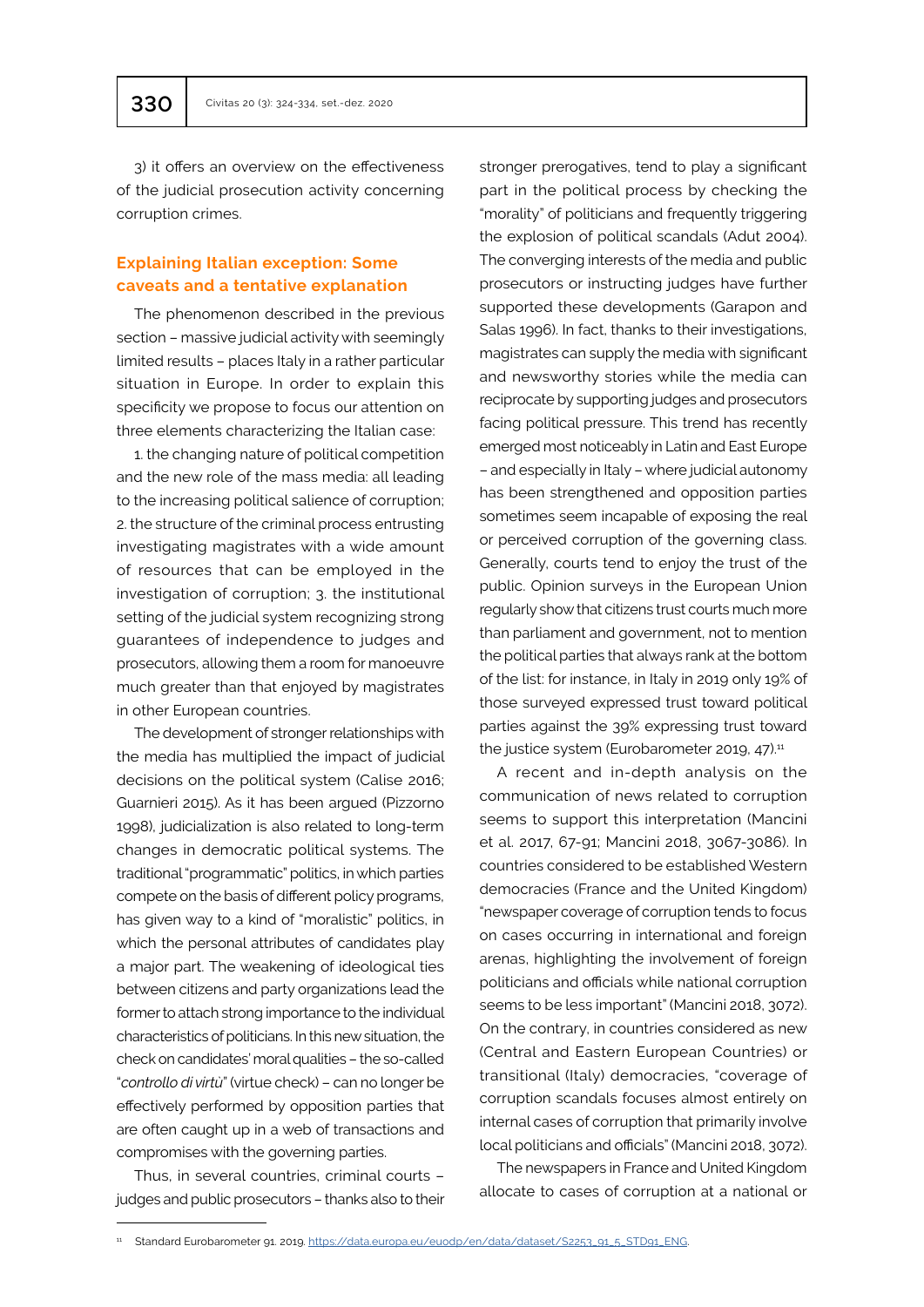local level slightly more than 20% of the space. On the contrary, in the newspapers published in Slovakia, Hungary, Latvia and Romania cases of corruption receive more than 60% of the space. In the case of Italy, the space reach almost 80%. Here, the media show an obsessive attention to the first phases of the investigations. Frequently a large amount of information is provided on all the political actors involved, even if not directly investigated. For instance, often politicians only mentioned in telephone tapping are considered in some way involved in the investigations. It is possible that the higher number of articles dealing with corruption cases in those countries can simply derive from high levels of corruption. However, Mancini (2018, 3072) believes that

> two completely different representations of corruption emerges from these data: in new and transitional democracies of Eastern Europe and in Italy, corruption is a subject that is strictly related to domestic politics and public administration; the established democracies of France and the United Kingdom do not seem to be touched by this 'plague'.

Furthermore, most articles reported the result of judicial activities (47%) and only 5.4% were the result of investigative journalism (ibid). Often the data highlight the existence of "dubious sources of coverage of corruption that tends to derive from 'interested' leaks and from unidentified sources (often secret service agents)" (Mancini 2018, 3072).

In another research, based on the collection and analysis of Italian newspapers, it emerged that 41.1% of the articles published in a set of national and local newspapers were based on information coming from the offices in charge of the investigations (the Public Prosecution or the Judicial Police); 20.7% were based on offices' files and a further 6.6% got the news from both investigative sources and offices' files. Summing up, 68.4% of the judicial news published by the Italian newspapers considered had as source the offices of the Public Prosecutor, the Police or some judicial documents that the journalist had managed to find. There were no elements

calling into question the secret services, but a high level of collaboration seems to emerge between the media and justice officials (Sapignoli 2016, 47). These considerations suggest that the work of the media in Italy has contributed, more than in other Western European countries, to keep the salience of corruption high among citizens.12 Therefore, the salience can explain, at least in part, the high number of investigations: on the one hand, it is likely that it will trigger a relatively high number of complaints; on the other, it will support the propensity to investigate by the judiciary. However, in order to better understand the last element, we should take into account the structure of the criminal process as well as the status of Italian judges and, above all, prosecutors.

As it has been pointed out, (Guarnieri and Pederzoli 2020) the public prosecutor, in modern democratic systems, performs several important functions within the judicial system. Above all, it should be considered the gatekeeper of the criminal process: by prosecuting crimes, it takes the crucial decision to trigger the criminal proceeding. In most countries, the way this function is exercised is subject to different forms of – political and professional – checks. Italy is characterized by the principle of mandatory prosecution – inserted also in the Constitution – that excludes, at least formally, margins of discretion on the part of the public prosecutor, who is required to prosecute all the crimes of which he becomes aware. However, the high number of crime reports that the public prosecutor's offices are called to investigate tends to exceed their investigative resources. So, it becomes "difficult, if not impossible, to avoid some sort of selection among all the cases likely to assume criminal significance" (Guarnieri and Pederzoli 2020, 81). Therefore, it is impossible, as in other countries, for the democratic process to establish priority criteria for investigation and prosecution, with the consequence that "differences to occur in the use of those criteria not only by the various prosecutor's offices but also by the different deputy prosecutors within the single offices" (Di

<sup>&</sup>lt;sup>12</sup> Recently, almost 80% of those surveyed think corruption "inacceptable", well above the EU average of 70%. Cfr. Special Eurobarometer 470, Corruption, October 2017, 14. As we have already pointed out, almost 90% think corruption "widespread" in Italy.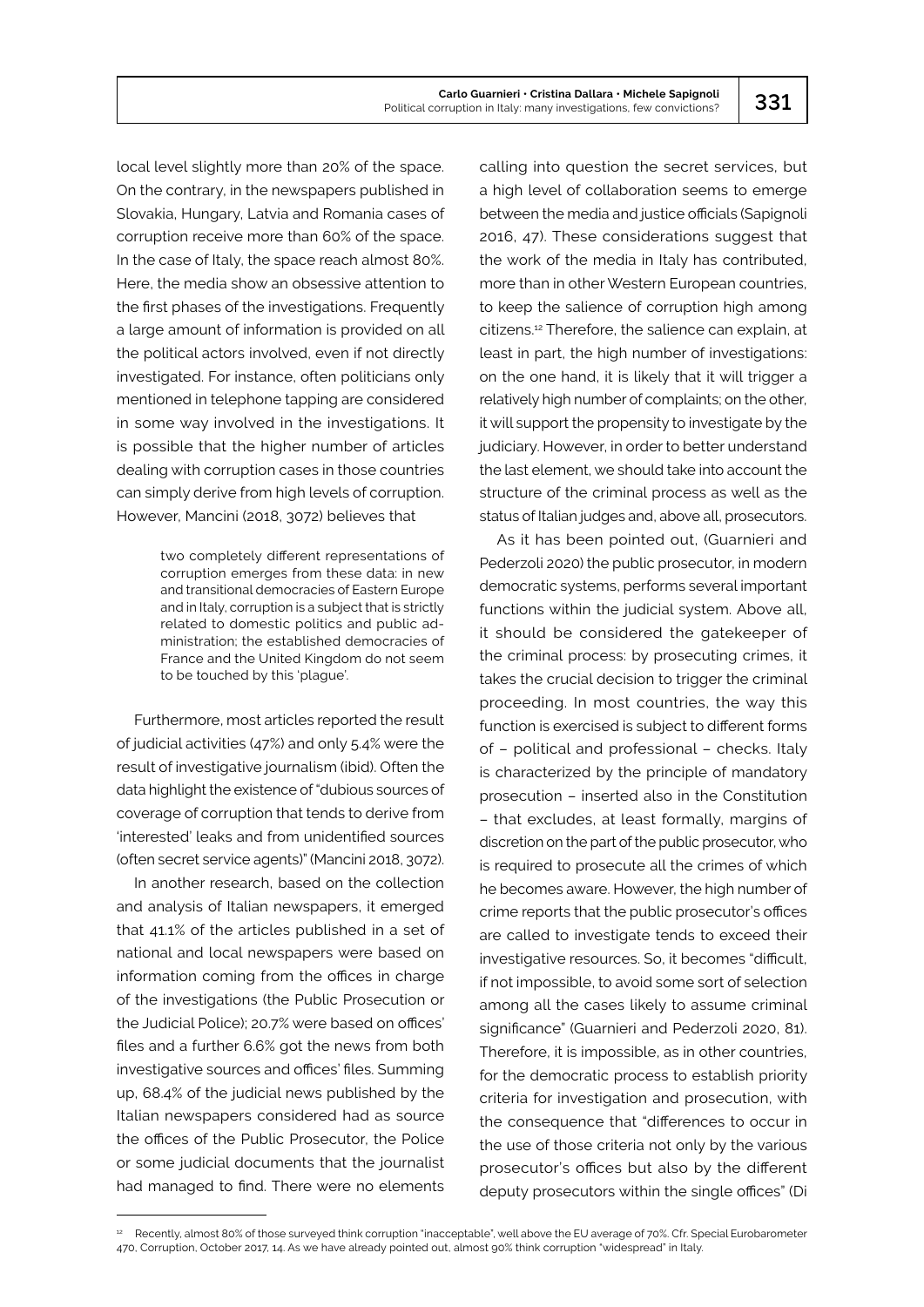Federico 2014, 182).<sup>13</sup> Therefore, prosecutors can perform their function without being subject to significant accountability mechanisms.

However, in order to better understand the role of the prosecutor, it is necessary to take into account also some other elements. First, the fight against terrorism and organized crime in the recent past has pushed the judiciary to take a more proactive stance, by directly leading the investigations. In this way, the magistrates have been able to improve their investigative skills and to exert a growing influence on the police. Moreover, in 1989, the traditional inquisitorial setting of the criminal process was reformed and a sort of accusatorial process was introduced: thus, the investigating judge was abolished and the investigation entrusted to the public prosecutor, whose role in the criminal process has been further enhanced. We should also take into account that, since 1993, the immunity of members of parliament from prosecution – and in a parliamentary system like Italy most ministers are also parliamentarians – has been drastically circumscribed, only preventive arrest being subject to Parliament's authorization.

Finally, Italian prosecutors and judges belong to the same organization and they govern themselves through an institution – the CSM – two thirds of whose members are directly elected by all magistrates. The outcome is that the influence of the public prosecutor is actually strengthened, since it can enjoy a privileged relationship with the judge (at least in confront with the defence attorney). Another consequence of this setting is that Italian prosecutors enjoy the same independent status as judges, also their career being governed by seniority. As for appointments to important positions – as chief prosecutor or judge – they tend to depend on the alignments inside the CSM, i.e. among the different judicial and political groups there represented. However, although political parties can exert some influence

on the process, it should be taken into account that the CSM is composed by two thirds of magistrates elected by their colleagues: the judicial factions – the so-called "*correnti*" – are exerting a decisive influence: although they are sometimes divided on issues of judicial policy, all of them strongly defend judicial and prosecutorial independence.

Therefore, Italy presents a situation in which public prosecutors are entrusted with significant  $investigative$  resources $44$  – also thanks to their influence on judicial police – and are located in a loosely-held structure with limited hierarchical or external controls. These factors should be taken into account when considering the presence in Italy of a number of investigations against political corruption greater than that found in other European countries with different – i.e. more hierarchical and/or less autonomous organizational structures of the public prosecution.

## **Conclusions**

The results of our analysis highlight the high level of judicial activism in Italy. It is therefore confirmed the trend emerged since the "*Mani pulite*" scandals in 1993-1994 (Sberna and Vannucci 2013; Mungiu-Pippidi 2018). In fact, in the period here considered (2006-2013) 60 cabinet officials out of 240 have been investigated (see table 2), with a total of 82 investigations. When compared with the seven Eastern European countries analyzed by Popova and Post (2018) the Italian data seem to show a higher propensity by Italian courts to indict and try high-level politicians (see table 5). The data are even more significant if the high number of investigations not leading to an indictment is taken into account, also because it is likely that the data gathered have underestimated the real number of investigations.15 In any case, the news that some high level politician is under judicial investigation cannot but have a significant impact on his<sup>16</sup> reputation and therefore on his political career.

<sup>&</sup>lt;sup>13</sup> Recently, some offices have introduced "priorities" in prosecution. However, so far, they seem still too vague to allow for effective accountability.

<sup>&</sup>lt;sup>14</sup> In 2015 and 2019 the legislation against corruption has been further strengthened. However, it is still too early to assess the impact of the reforms.

<sup>15</sup> Since we employed the media as a tool it is likely that some - likely a limited number - pre-indictment investigations have not been recorded. No data on pre-indictment investigations seem to exist for Eastern European countries.

Almost all politicians investigated were male.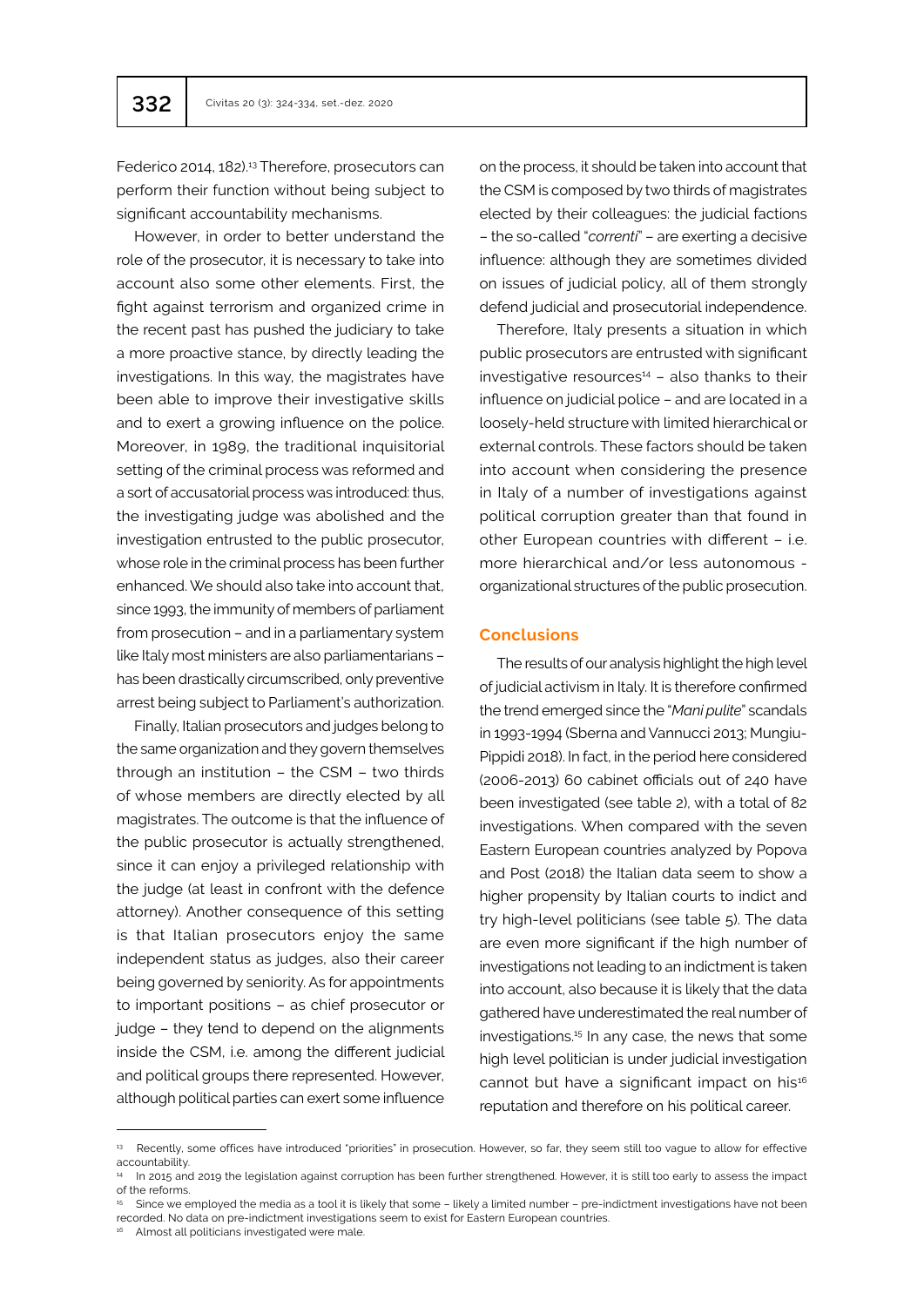| Country            | <b>Ministers</b> | <b>Indictments</b> | <b>Convictions</b> | <b>Acquittals</b> | Missing/Ongoing |
|--------------------|------------------|--------------------|--------------------|-------------------|-----------------|
| Bulgaria           | 107              | 11                 |                    | 11                |                 |
| Croatia            | 135              | $\overline{7}$     | 5                  | $\overline{c}$    |                 |
| Czech Rep.         | 126              | $\overline{4}$     | $\circ$            | $\overline{4}$    |                 |
| Macedonia          | 129              | 8                  | $\overline{4}$     | $\overline{4}$    |                 |
| Poland             | 167              | $\overline{4}$     | $\overline{c}$     | $\overline{c}$    |                 |
| Romania            | 179              | 14                 | 11                 | 3                 |                 |
| Slovakia           | 84               | $\circ$            | $\circ$            | $\circ$           |                 |
| Total <sup>1</sup> | 927              | 56 (6%)            | 22                 | 26                | 8 <sup>2</sup>  |

**Table 5 –** Indictments, convictions and acquittals of ministers

1 2000-2012.

2 As for June 2017.

**Source:** adapted from Popova and Post (2018) and Dallara (2019).

However, the data show that the high number of investigations are independent from the political orientation of the cabinet. Therefore, the emerging image is not of "red judges" persecuting political foes – for two decades the target of Berlusconi rhetoric (Dallara 2015; Ceron and Mainenti 2015) – but rather of a "bipartisan" prosecution of cabinet members, independently from the political orientation. Another main point to emphasize is that, in spite of a high number of investigations we found out a limited amount of convictions (table 5). In fact, a high number of inquiries ended with some form of dismissal, a result denoting a systemic difficulty to reach a final judgment in court, especially with a conviction. This conclusion shows, once again, a persistent weakness in the repressive action punishing political corruption and suggests further reflections on the effectiveness of the criminal process.

As we have suggested, the reasons behind this situation can be several. First, the study supports the echoing role played by the media when dealing with political corruption. As Mancini et al. (2017) find out, Italian press tends to emphasize and dramatize corruption cases involving domestic public administrators and, in particular, politicians. Above all, generally speaking, the media seem, on the whole, supportive of the investigations. The institutional setting of public prosecution

must also be taken into account. As we have seen, in comparison with their colleagues of other democratic countries, Italian prosecutors enjoy wide investigative powers – they are in charge of police investigations – while being also well shielded from political pressure. Therefore, they can pursue their investigations without fearing reprisals from the political environment, also because they usually enjoying support in the media and public opinion.

Which are the effects of such a situation in term of political and electoral accountability? An effective and impartial prosecution against corruption of high-level elected politicians could foster accountability. More specifically, prosecution of corruptive practices might foster electoral accountability if effective prosecution turns finally into convictions. If not, the risk is the opposite. Sberna and Vannucci (2013) emphasize the risk of politicizing anti-corruption. Political actors would start to profiling themselves as victims, increasing the intensity of the debate by strongly criticizing the judiciary. Party leaders will tend to systematically "absolve" members of their party to minimize the feared electoral drawback. In fact, the scarcity of convictions negatively affects the legitimacy of the judicial action and corroborate the polarization of the political debate on a supposed politicization of the magistracy. In any case, if most of the time investigations end